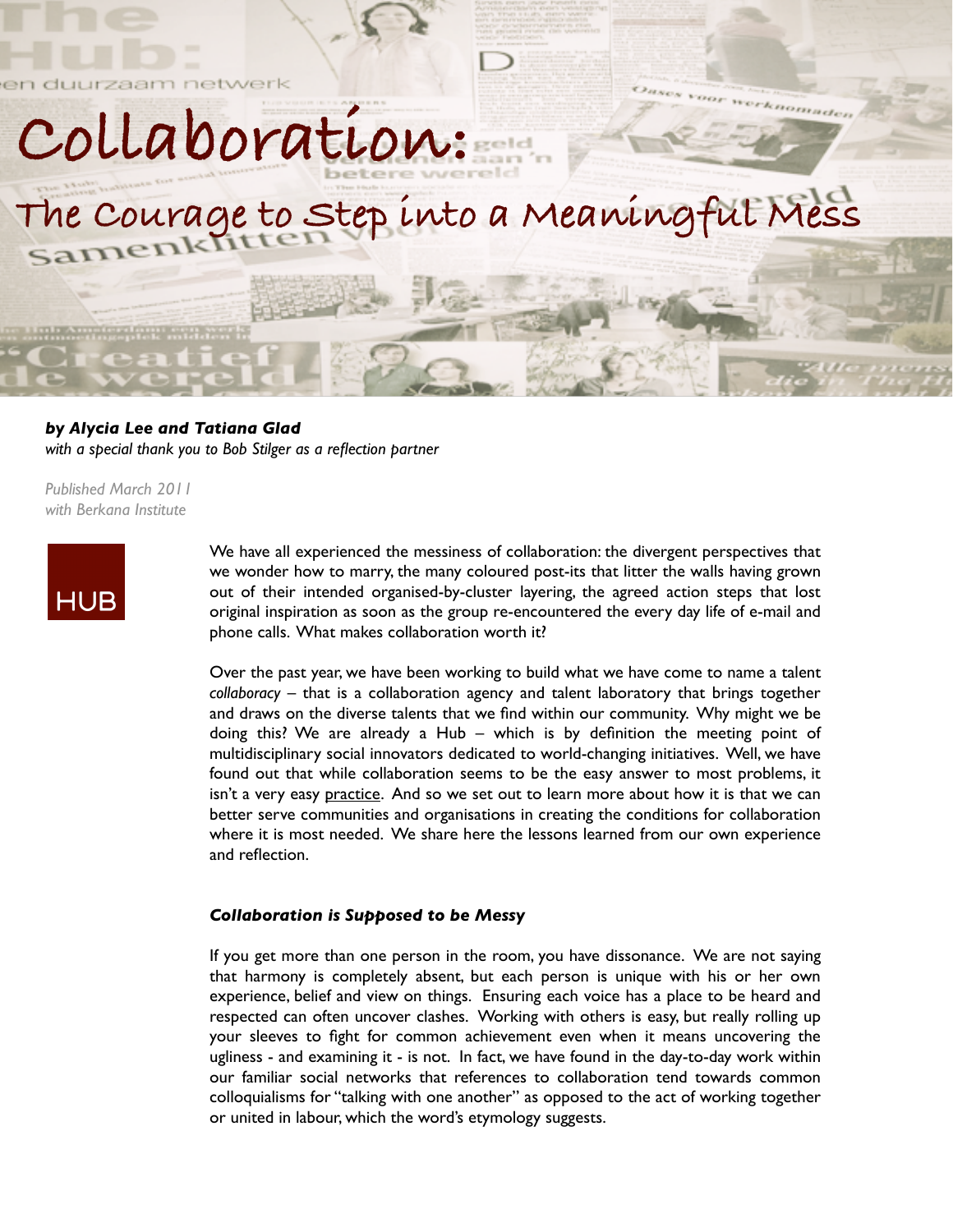We have also found that people find comfort in pretending we think the same way, and often we gravitate to those who affirm our way of thinking. Perhaps this is because we are eager about the common, world-changing goal we have discovered between us. Yet, the whole *raison d'être* for collaboration is a requisite diversity. Otherwise, what would spur the reason to collaborate in the first place? We have found that it is just at the threshold of tension where differences surface that we face the possibility - and choice to enter into curiosity and a common inquiry. That's when innovation has the potential to emerge from collaboration, and sometimes that means staying in the messiness just a little bit longer.

# *A Constant Invitation to Stay Connected*

As this creative tension builds and coalesces, something has to hold this collective inquiry together. In much the same way that the process is meant to be holistic, it calls for a holistic engagement between people. Participants must work from the core concepts of *trust, sharing, belonging* and *respect* to create an interrelatedness that needs constant cultivation and attention, remaining mindful that the person who differs greatest from you is important and requires your engagement, not your ego. One cannot obligate collaboration, but only invite it.

At times the conversation meanders toward humor, recollection and story before returning to the challenge at hand. Do not underestimate these moments as they often bring people into deeper association as equals and colleagues. These moments are the ones that build the social infrastructure of a continuous invitation for people to connect and collaborate. Connection makes it possible for freedom and responsibility to symphonise. *"People engage when they can contribute as a full person – not just give a part of themselves."*[1](#page-1-0)Engagement is a constant invitation to stay connected.

## *Protecting and Translating*

Two often-invisible roles have become more evident through this work: the protector of space for uncertainty, and the translator of value.

It is easy to doubt when you do not know the outcome but confidently believe you are on the right path. We are so driven to attain results that we often bypass one of the key components of creativity: the ability to question what we think we know. Making room for imagineering and ingenuity means holding back on coming to certainty in favour of holding ambiguity. This makes people nervous and they need assurances that questioning interpretations, paradigms and understanding of what is real and true does not mean throwing out what *is* real and true. Sometimes we have to be okay with not knowing so that we can move on to something better. Even more so, sometimes we have to allow space for complete questioning of what we have come to accept as reasonable. In seeking entrepreneurs that contribute to progress in our world, the Unreasonable Institute actively pursues and supports *"those who are just crazy enough to ignore the skeptics, who remain undeterred by persistent failure, and who, above all, are convinced they can change the world."* 

<span id="page-1-0"></span><sup>1</sup>*A recent quote from Scott Ginsberg of www.hellomynameisscott.com*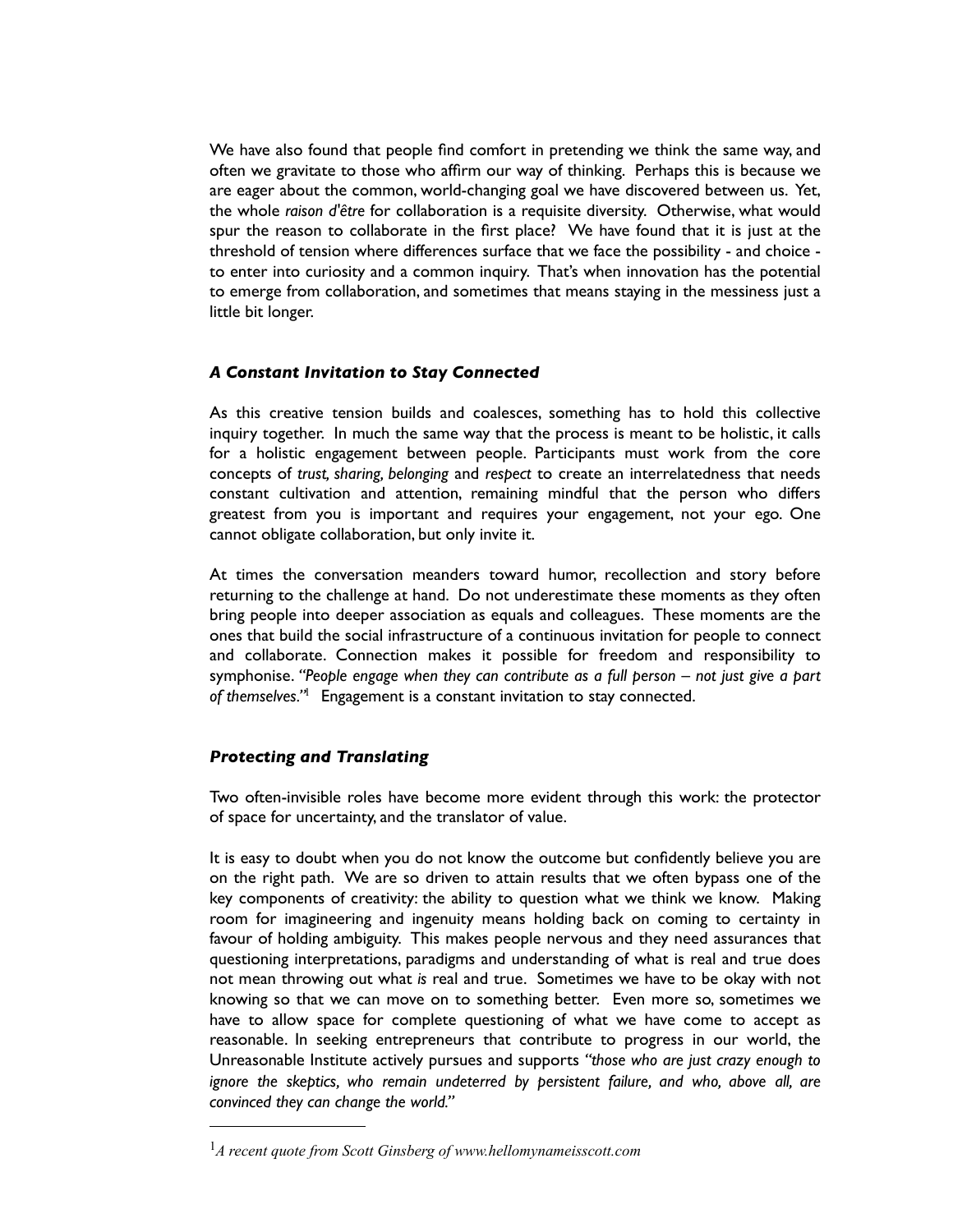In collaboration-with-purpose, we have found that there can be a leakage of energy in translating: explaining to people not part of the process what is the value of the process. While collaboration seems to be a natural approach for generating new ways forward, the very basis for evaluation is often mired in the system it seeks to leave behind. How can you prove the money spent now leads to more impact? How can you prove this actually makes a difference? Not having acceptable answers to these questions can threaten to kill collaboration before it begins. Value is often intangible but it produces benefits that are concrete and measurable. Collaboration often calls for a "translator" within the group to paint a vivid picture of those measurable outcomes, so that the process and its inherent value can be trusted to transpire into meaningful results. More so, protecting the space for emergent collaboration in the social change field requires translation to funders, stakeholders and board members in a way that communicates multi-fold results, including those more intangible, but also recognises the absence of an alternative trusted system for robust evaluation of collaboration. It's not always enough that this way just *feels* better.

#### *Values over Goals?*

When a team of people come together there has to be a motivator, something that keeps the energy and input flowing towards another something. This gives rise to questions as to the focus and reasons for the collaboration and someone proposes a list of goals to keep people on task. However, there arises a problem: sole motivation to meet goals and generate outcomes comes with a sacrifice – deflated creativity. Collaboration is much like the constant movement of ocean waves, ebbing and flowing until it reaches a destination, which is hardly imaginable at inception. A balance between timely suspended productivity and a value-focused conversation lends itself more towards creative and generative work. As ideas flow and get tested, the process moves toward meeting objectives. Cooperation comes when people work to share ideas, whereas collaboration is that magic moment when we take a step beyond individual needs (financial gain, meeting objectives, being part of something, etc.) and co-create from a higher shared value - when you realise "we can't not do this!" That mandate and sense of ownership nudges the process forward consistently to generate those missing - and new - possibilities that lead to something of a higher outcome collectively.

Current western business practices teach us that success is solely dependent on having goals before us. It is true that there is a place for that when trying to reach a concrete known outcome like weight loss. However, if you want to call forth possibilities from an unknown and not-yet-possible future, the process demands a value- and trust-centred practice. How do we hold just enough tension between process and results, in order to get to a point in the process where *new* results are possible? How do you get to a level of consciousness that working with the other isn't more work, but *improves* the quality of the work? It is hard to have a value conversation, with others who think they have different values.